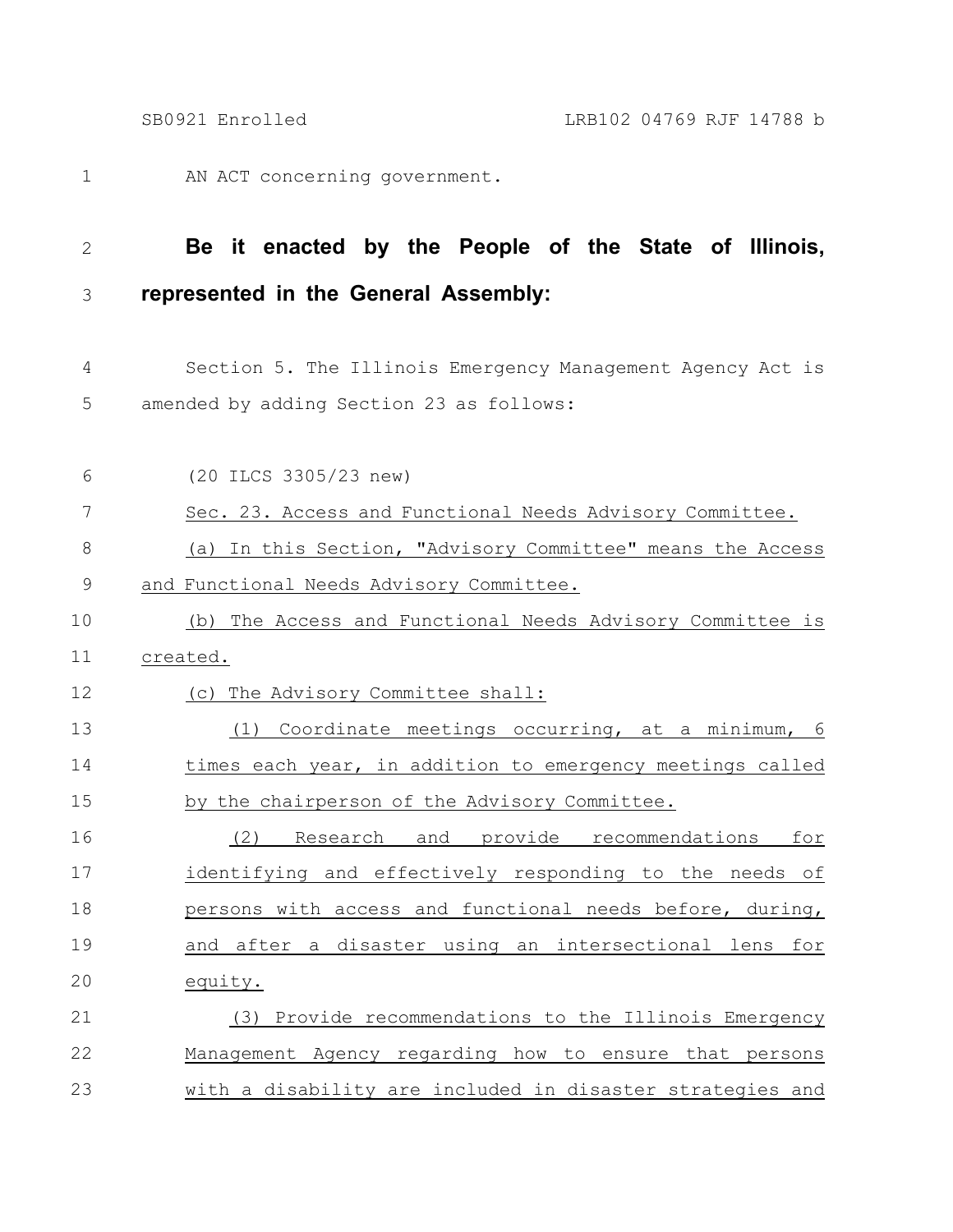SB0921 Enrolled - 2 - LRB102 04769 RJF 14788 b

| $\mathbf{1}$   | emergency management plans, including updates<br>and           |
|----------------|----------------------------------------------------------------|
| $\mathbf{2}$   | implementation of disaster strategies and emergency            |
| 3              | management plans.                                              |
| $\overline{4}$ | (4) Review and provide recommendations for the                 |
| 5              | Illinois Emergency Management Agency, and all relevant         |
| $6\,$          | State agencies that are involved in drafting and               |
| 7              | implementing the Illinois Emergency Operation Plan, to         |
| $8\,$          | integrate access and functional needs into State and local     |
| $\mathsf 9$    | emergency plans.                                               |
| 10             | The Advisory Committee shall be composed of the<br>(d)         |
| 11             | Director of the Illinois Emergency Management Agency or his or |
| 12             | her designee, the Attorney General or his or her designee, the |
| 13             | Secretary of Human Services or his or her designee, the        |
| 14             | Director on Aging or his or her designee, and the Director of  |
| 15             | Public Health or his or her designee, together with the        |
| 16             | following members appointed by the Governor on or before       |
| 17             | January 1, 2022:                                               |
| 18             | members, either from a municipal or<br>(1)<br>Two              |
| 19             | county-level emergency agency<br>or a local emergency          |
| 20             | management coordinator.                                        |
| 21             | (2) Nine members from the community of persons with a          |
| 22             | disability who represent persons with different types of       |
| 23             | disabilities, including, but not limited to, individuals       |
| 24             | with mobility and physical disabilities, hearing and           |
| 25             | visual disabilities, deafness or who are hard of hearing,      |
| 26             | blindness or who have low vision, mental health                |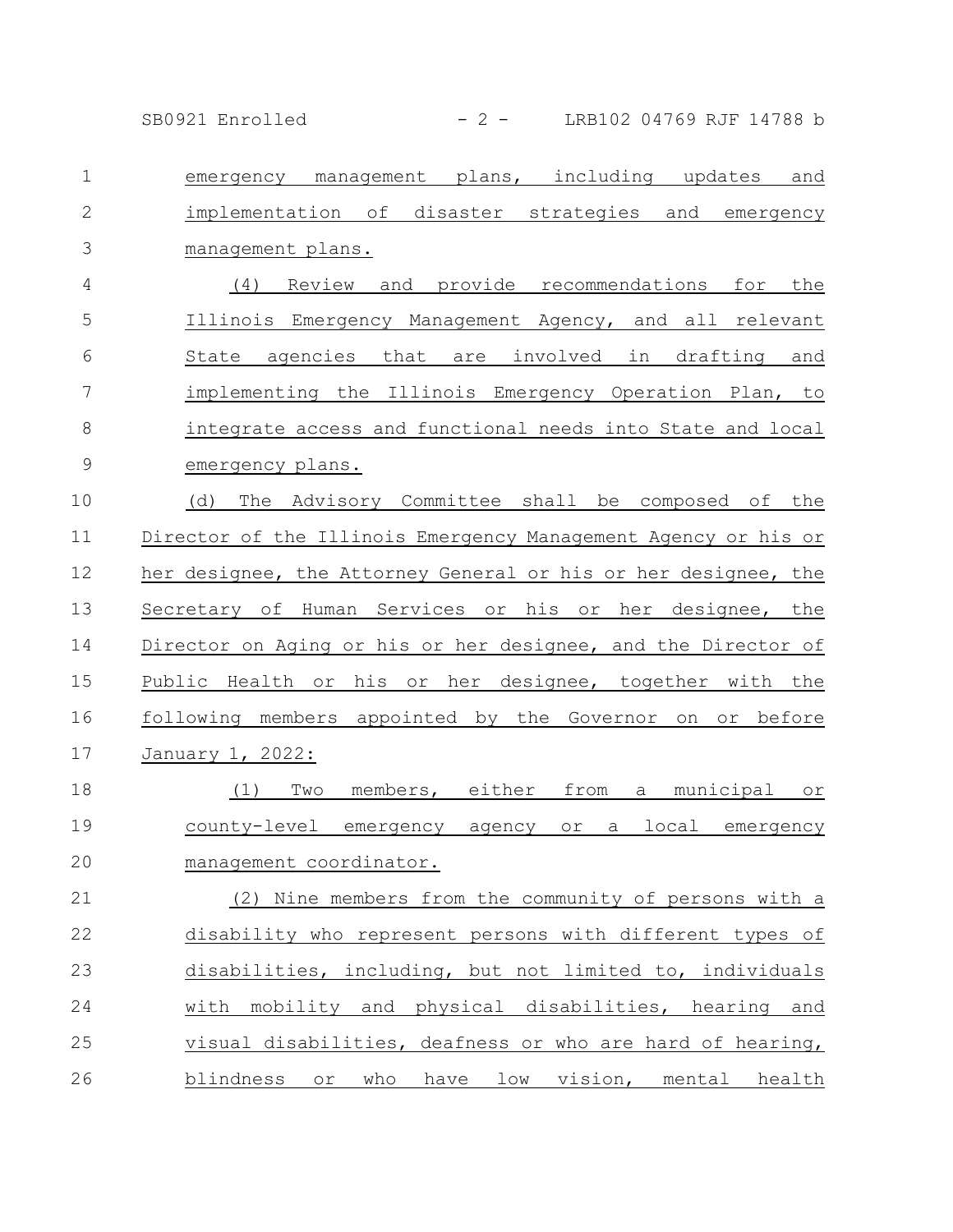SB0921 Enrolled - 3 - LRB102 04769 RJF 14788 b

disabilities, and intellectual or developmental disabilities. Members appointed under this paragraph shall reflect a diversity of age, gender, race, and ethnic background. (3) Four members who represent first responders from different geographical regions around the State. (e) Of those members appointed by the Governor, the initial appointments of 6 members shall be for terms of 2 years and the initial appointments of 5 members shall be for terms of 4 years. Thereafter, members shall be appointed for terms of 4 years. A member shall serve until his or her successor is appointed and qualified. If a vacancy occurs in the Advisory Committee membership, the vacancy shall be filled in the same manner as the original appointment for the remainder of the unexpired term. (f) After all the members are appointed, and annually thereafter, they shall elect a chairperson from among the members appointed under paragraph (2) of subsection (d). (g) The initial meeting of the Advisory Committee shall be convened by the Director of the Illinois Emergency Management Agency no later than February 1, 2022. (h) Advisory Committee members shall serve without compensation. (i) The Illinois Emergency Management Agency shall provide administrative support to the Advisory Committee. (j) The Advisory Committee shall prepare and deliver a 1 2 3 4 5 6 7 8 9 10 11 12 13 14 15 16 17 18 19 20 21 22 23 24 25 26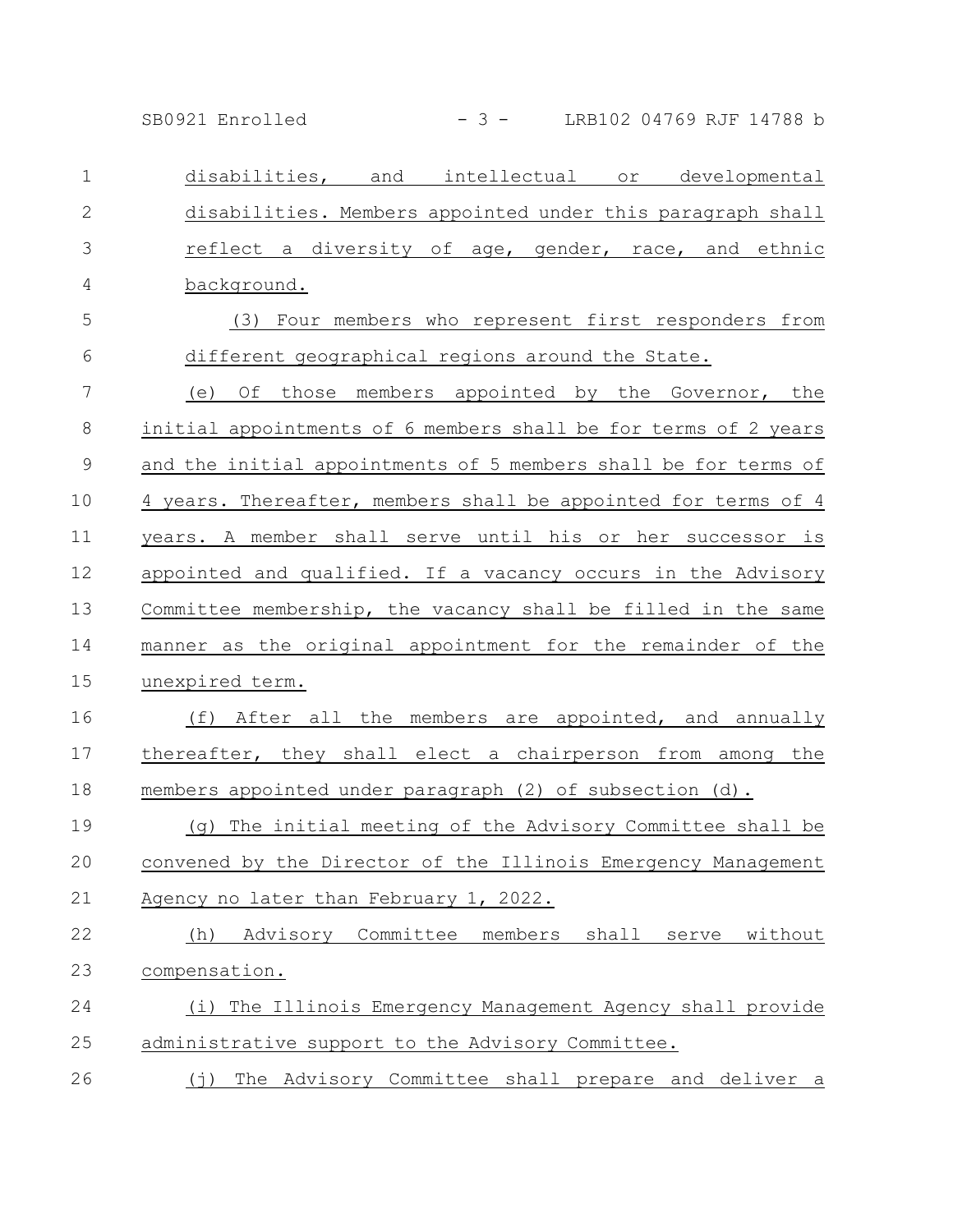SB0921 Enrolled - 4 - LRB102 04769 RJF 14788 b

report to the General Assembly, the Governor's Office, and the Illinois Emergency Management Agency by July 1, 2022, and annually thereafter. The report shall include the following: (1) Identification of core emergency management services that need to be updated or changed to ensure the needs of persons with a disability are met, and shall include disaster strategies in State and local emergency plans. (2) Any proposed changes in State policies, laws, rules, or regulations necessary to fulfill the purposes of this Act. (3) Recommendations on improving the accessibility and effectiveness of disaster and emergency communication. (4) Recommendations on comprehensive training for first responders and other frontline workers when working with persons with a disability during emergency situations or disasters, as defined in Section 4 of the Illinois Emergency Management Agency Act. (5) Any additional recommendations regarding emergency management and persons with a disability that the Advisory Committee deems necessary. (k) The annual report prepared and delivered under subsection (j) shall be annually considered by the Illinois Emergency Management Agency when developing new State and local emergency plans or updating existing State and local emergency plans. 1 2 3 4 5 6 7 8 9 10 11 12 13 14 15 16 17 18 19 20 21 22 23 24 25 26